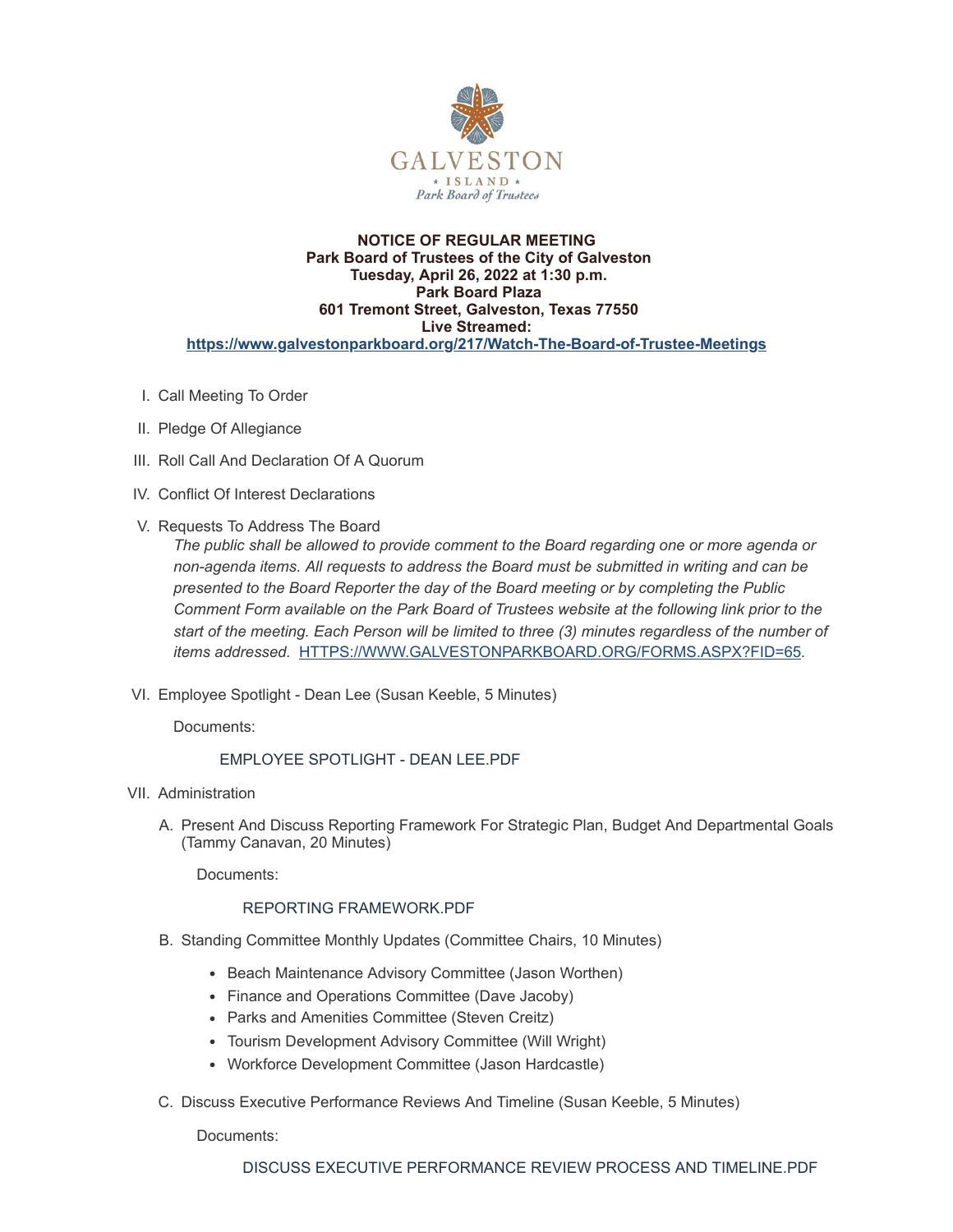#### CHIEF EXECUTIVE OFFICER ANNUAL [PERFORMANCE](https://www.galvestonparkboard.org/AgendaCenter/ViewFile/Item/7578?fileID=11528) REVIEW 2022.PDF CHIEF FINANCIAL OFFICER ANNUAL [PERFORMANCE](https://www.galvestonparkboard.org/AgendaCenter/ViewFile/Item/7578?fileID=11529) REVIEW 2022.PDF

D. Discuss And Consider Approval Of Beach Maintenance Advisory Committee Appointment (Will Wright, 5 Minutes)

Documents:

## BMAC [APPOINTMENT.PDF](https://www.galvestonparkboard.org/AgendaCenter/ViewFile/Item/7634?fileID=11582)

E. Discuss And Review IT Security Audit Results (Bryson Frazier, 10 Minutes)

Documents:

## IT SECURITY AUDIT RESULTS - AGENDA ITEM [OVERVIEW.PDF](https://www.galvestonparkboard.org/AgendaCenter/ViewFile/Item/7614?fileID=11577)

- F. Discuss Amendments To The CIty Of Galveston And Park Board Of Trustees Interlocal Agreement (Marty Fluke, 5 Minutes)
- G. Discuss And Consider Approval Of Hotel Occupancy Tax Audits Addendum To The Interlocal Agreement With The City Of Galveston (Bryson Frazier, 10 Minutes)

Documents:

INTERLOCAL ADDENDUM STR HOT AUDITS - AGENDA ITEM [OVERVIEW.PDF](https://www.galvestonparkboard.org/AgendaCenter/ViewFile/Item/7653?fileID=11587) ADDENDUM TO OCTOBER 2019 INTERLOCAL AGREEMENT [CONCERNING](https://www.galvestonparkboard.org/AgendaCenter/ViewFile/Item/7653?fileID=11588) HOTEL OCCUPANCY TAX AUDITS.PDF

- VIII. Operations
	- A. Update On 2023 Beneficial Use Of Dredge Material RESTORE Project (Sheryl Rozier, 5 Minutes)
	- B. Discuss Beach Patrol Headquarters Needs And Opportunities (Peter Davis, 20 Min)

Documents:

## BEACH [PATROL](https://www.galvestonparkboard.org/AgendaCenter/ViewFile/Item/7611?fileID=11586) HQ.PDF

- IX. Tourism Development
	- A. Presentation Of VisitGalveston Multi-Year Marketing Plan (Melody Smith, 15 Minutes)

Documents:

## BOARD AGENDA [OVERVIEW\\_MARKETING](https://www.galvestonparkboard.org/AgendaCenter/ViewFile/Item/7633?fileID=11581) PLAN\_APRIL.PDF

- B. Update On July 4th Festivities (Michael Woody, 10 Minutes)
- X. Consent
	- A. Discuss And Consider Approval Of Meeting Minutes (Schel Heydenburg)

Documents:

DRAFT PBOT MEETING MINUTES [02-22-2022.PDF](https://www.galvestonparkboard.org/AgendaCenter/ViewFile/Item/7632?fileID=11580) DRAFT PBOT MEETING MINUTES [03-22-2022.PDF](https://www.galvestonparkboard.org/AgendaCenter/ViewFile/Item/7632?fileID=11584)

B. Discuss And Consider Amendments To Concessionaire Agreements For 2022 Season (Ann Hobing)

Documents:

## DISCUSS AND CONSIDER AMENDMENTS TO [CONCESSIONAIRE](https://www.galvestonparkboard.org/AgendaCenter/ViewFile/Item/7613?fileID=11576) AGREEMENTS FOR 2022 SEASON .PDF

C. Discuss And Consider Approval Of Fiscal Year 2022 First Quarter Unaudited Financial Statements (Bryson Frazier)